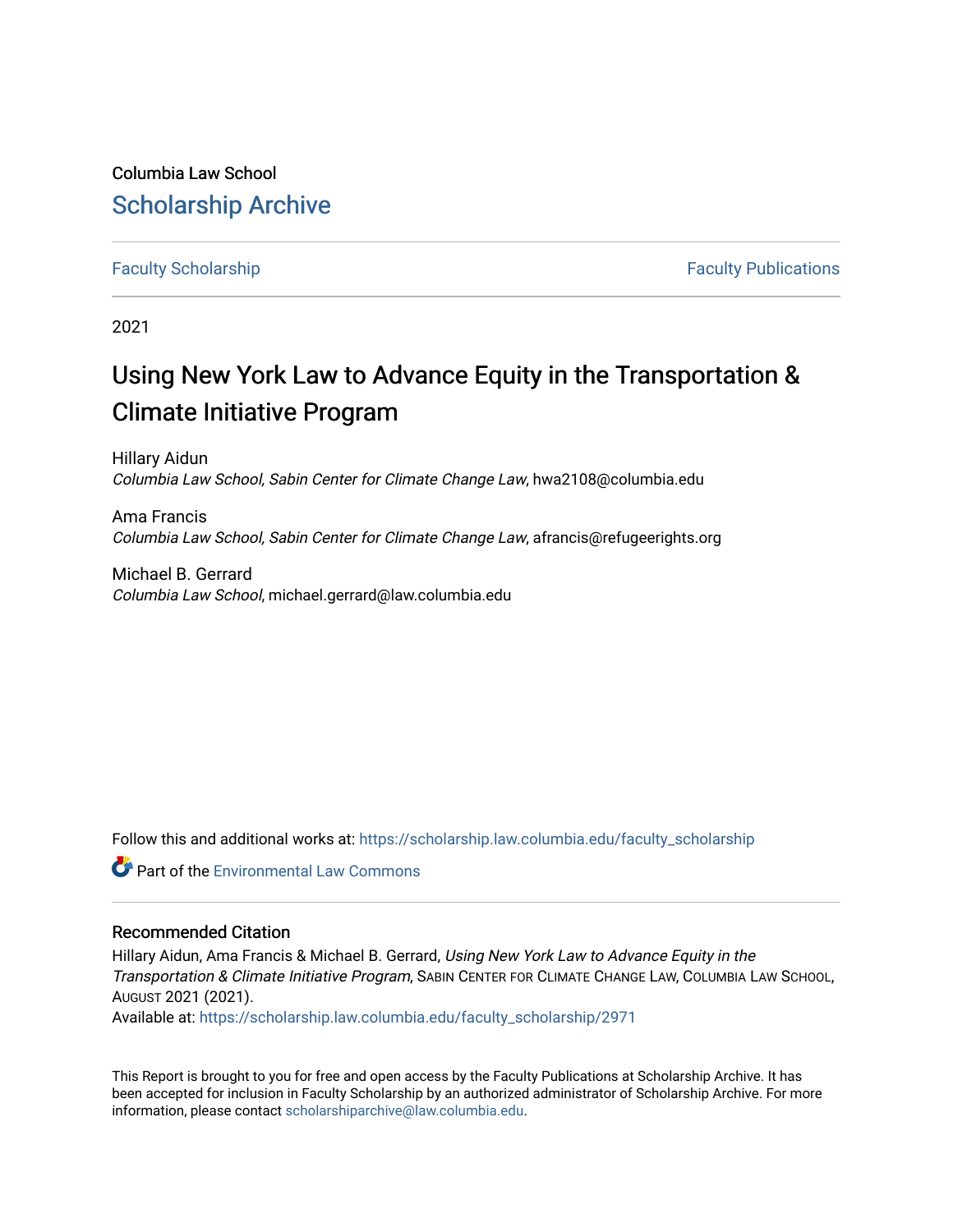# USING NEW YORK LAW TO ADVANCE **EQUITY IN THE TRANSPORTATION & CLIMATE INITIATIVE PROGRAM**

PREPARED BY:

Hillary Aidun, Ama Francis & Michael Gerrard<br>Sabin Center for Climate Change Law

August 2021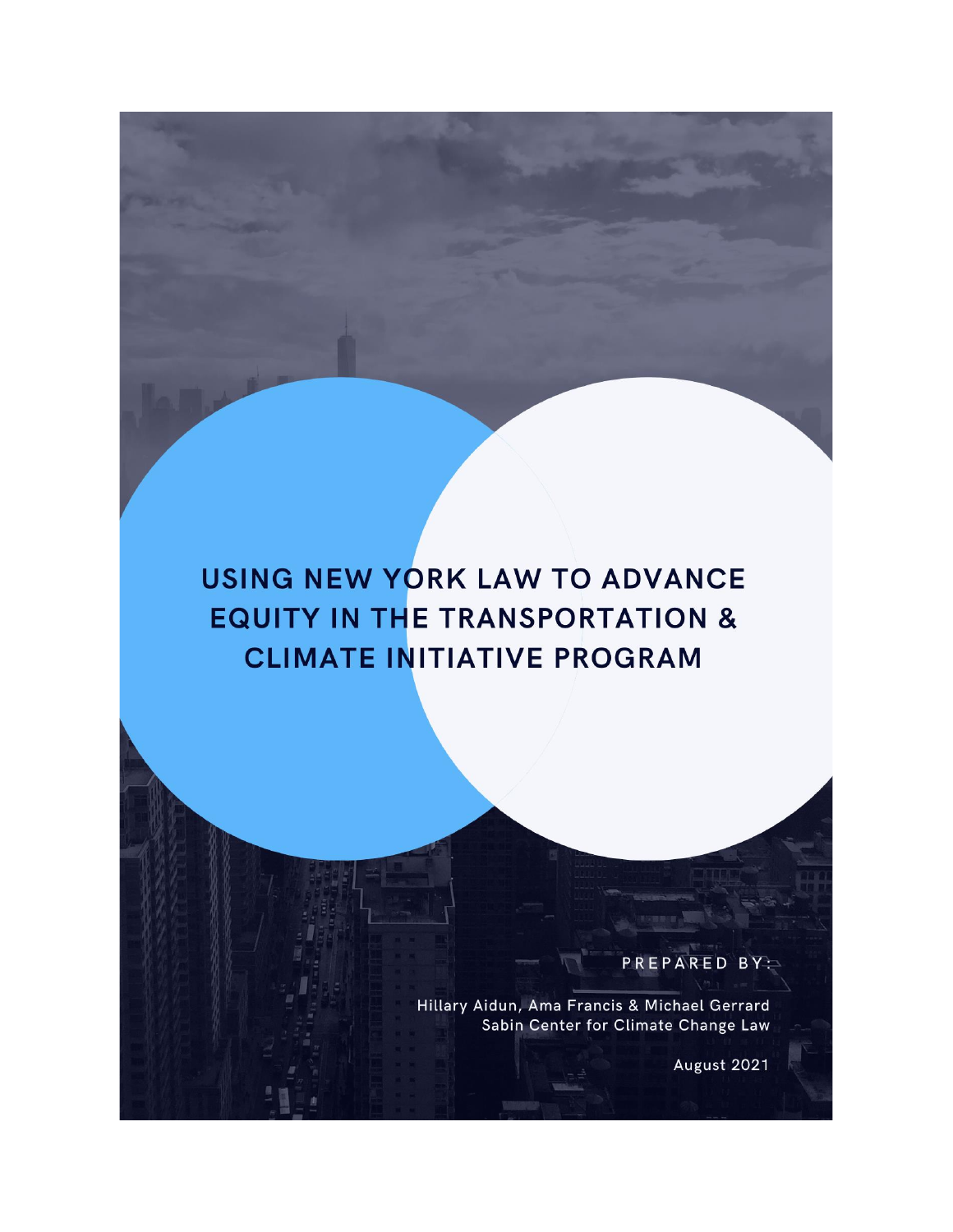## INTRODUCTION

Reducing pollution from the transportation sector is one of the most important steps to sustaining a livable climate. The transportation sector is the leading source of greenhouse gas (GHG) emissions in both the United States and New York. <sup>i</sup> Cars, trucks and buses also emit other harmful air pollutants that more immediately contribute to public health threats such as asthma, heart disease, and premature death.



Source: TCI Webinar (Dec. 17, 2019)

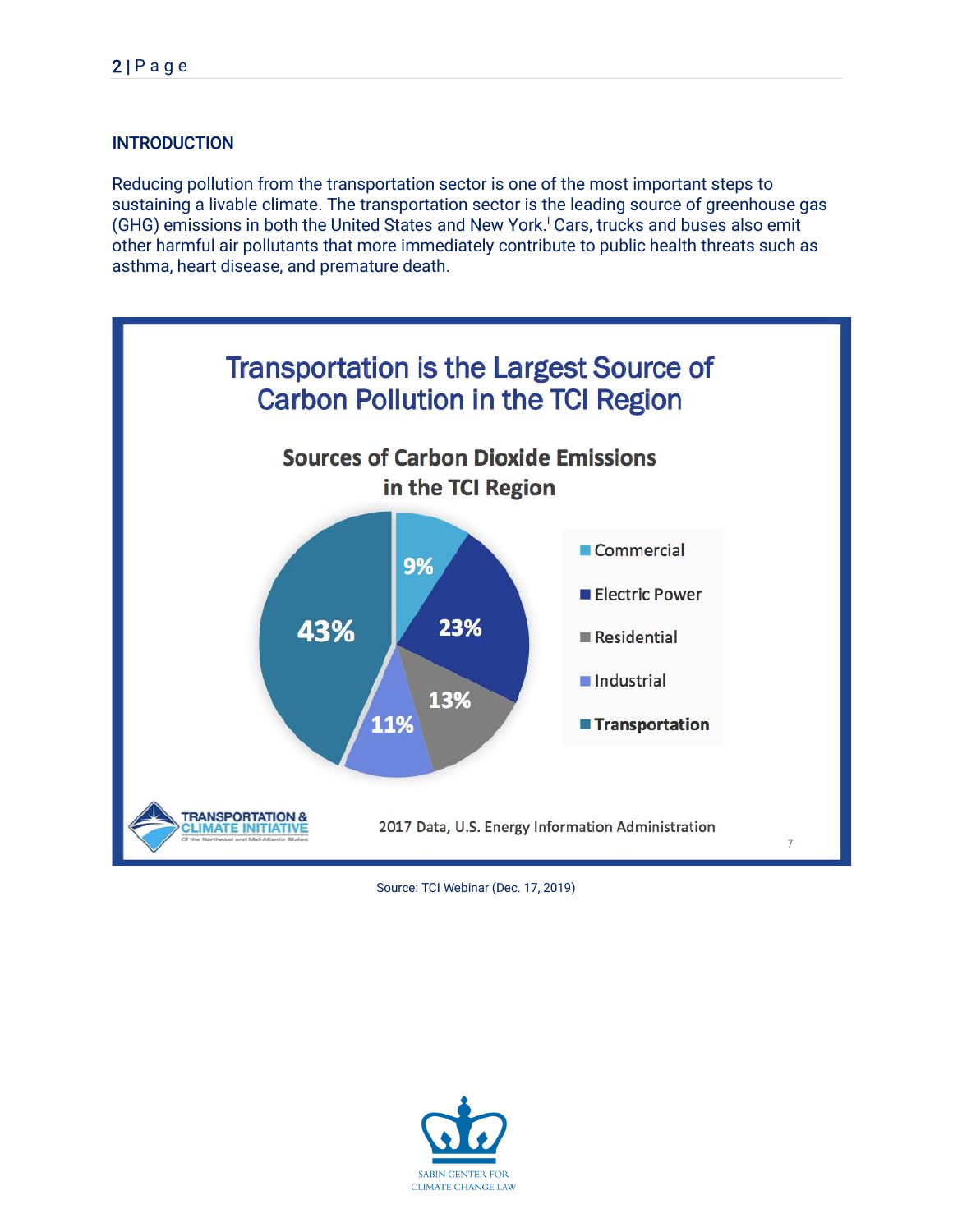

#### Estimated Air Pollution-related Deaths Attributable to On-road Emissions in the TCI Region, 2016



These negative impacts are concentrated in low-income communities and communities of color, which are often located near highways, transportation depots, and freight hubs. ii In addition to being disproportionately exposed to air pollution and affected by related health problems, these communities often have inadequate access to public transportation options, which limits access to health care, services, and jobs. iii



Source: Maria C. Pinto De Moura & David Reichmuth, Inequitable Exposure to Air Pollution From Vehicles In the Northeast and Mid-Atlantic, UNION OF CONCERNED SCIENTISTS (Jun. 21, 2019).

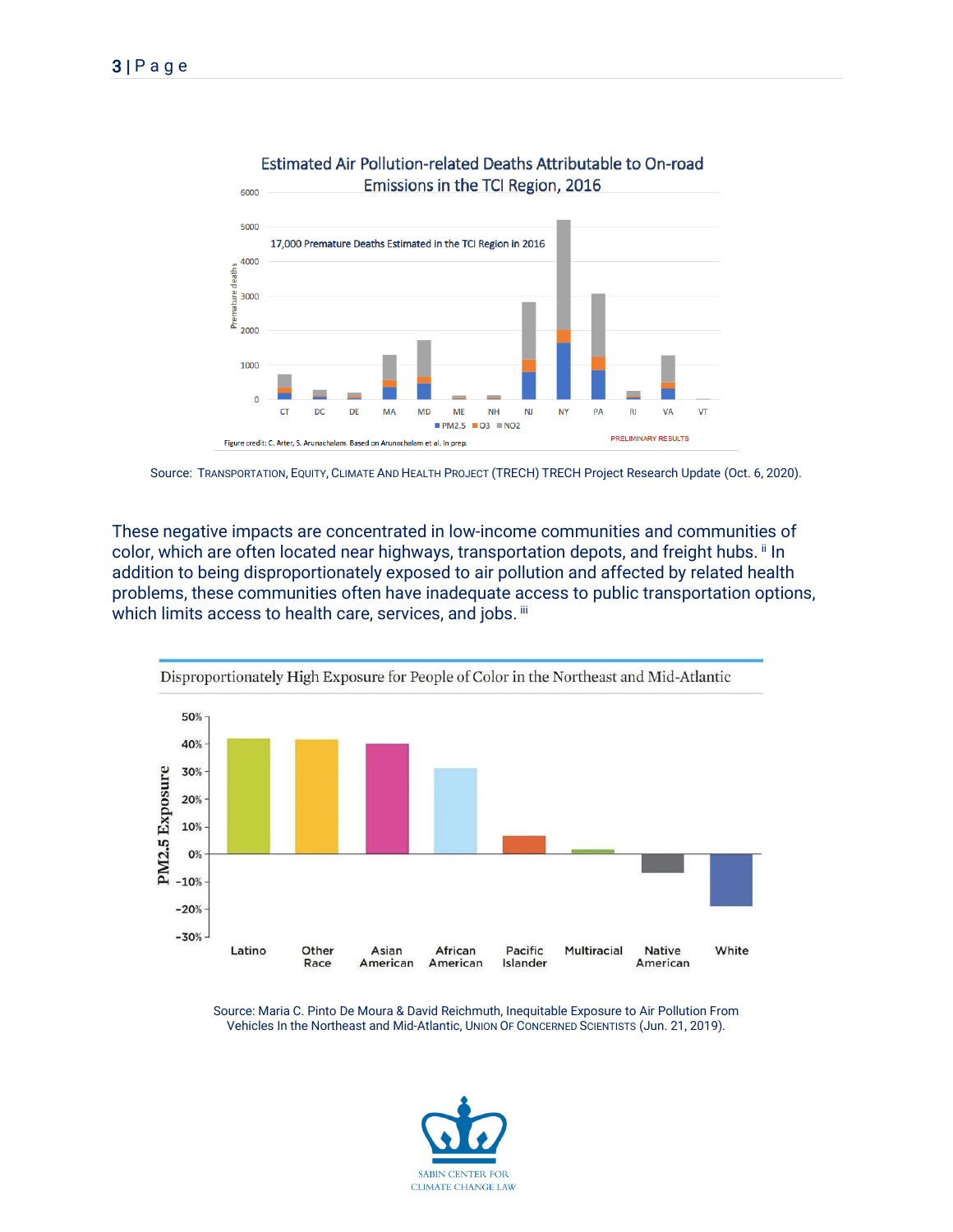In response to these climate and equity challenges, the Transportation and Climate Initiative (TCI) seeks to reduce GHG emissions from the transportation sector while investing in communities that are overburdened by transportation pollution and underserved by transit. A regional collaboration that so far includes 13 states and the District of Columbia, the initiative seeks to reduce GHGs through a cap-and-invest model that taxes fuel providers and reinvests the proceeds in clean transportation. In December 2020, four jurisdictions — Rhode Island, Massachusetts, Connecticut, and the District of Columbia — signed a Memorandum of Understanding (MOU) committing to the TCI Program (TCI-P). Several others, including New York State, are considering joining the program.

The TCI-P includes four elements that aim to address disparities in exposure to transportation pollution and access to transportation.

- 1) Participating jurisdictions must invest at least 35% of the proceeds "to ensure that overburdened and underserved communities benefit equitably from clean transportation projects and programs."iv
- 2) Each participating jurisdiction must establish an Equity Advisory Body (with majority representation from overburdened and underserved communities) to establish criteria for identifying communities; advise the state on how to invest program proceeds; recommend complementary policies; and set up metrics to track the program success.<sup>v</sup>
- 3) Participating jurisdictions must consider **complementary policies** that will reduce emissions at the local level.<sup>vi</sup>
- 4) TCI-P requires **annual reporting** on investments, and project and program progress; reports must assess equity impacts, including by monitoring air quality in communities that are overburdened by pollution.<sup>vii</sup>

This report examines how New York law could further advance equity in TCI-P implementation, if New York joins the TCI-P. After providing further background on TCI-P, the report focuses on two recently enacted statutes, and another that has been proposed in the New York Legislature:

- The Climate Leadership and Community Protection Act (CLCPA), enacted July 2019, sets ambitious mandates for New York to reduce GHGs and scale up renewable energy capacity. The CLCPA also contains a number of provisions designed to advance equity, including a community air monitoring program and a requirement that "disadvantaged communities shall receive no less than thirty-five percent of the overall benefits of spending on clean energy and energy efficiency programs, projects or investments."viii
- Article 48 of the Environmental Conservation Law (signed December 2019) assures that all people have a right to fair treatment and meaningful involvement in the development and implementation of environmental policies. Article 48 may provide opportunities to ensure that environmental justice communities have a seat at the table when TCI-P is implemented, and safeguards that result in more equitable implementation.<sup>ix</sup>

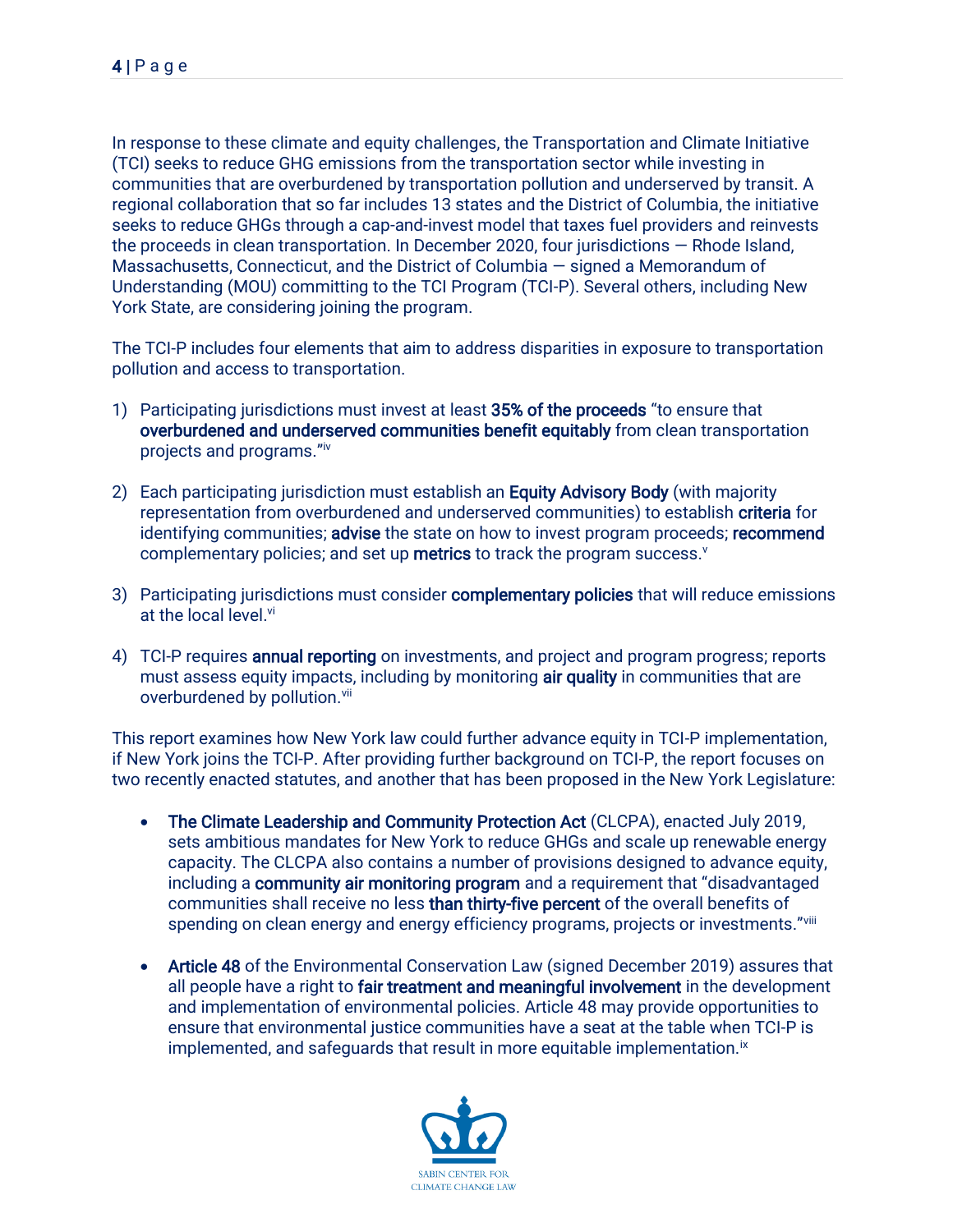• If enacted, the proposed Climate and Community Investment Act (CCIA) would create additional opportunities to funnel investments towards communities that have been overburdened by transportation pollution.

#### THE TRANSPORTATION AND CLIMATE INITIATIVE PROGRAM

TCI-P uses a market-based "cap-and-invest" model to reduce emissions from the transportation sector, generate revenue to build a cleaner, more affordable transportation system, and invest in overburdened and underserved communities. Starting in 2023, TCI-P will set a binding cap on carbon dioxide emissions from on-road diesel and gasoline sold in participating jurisdictions.<sup>x</sup> Under the program, regulated entities (i.e., suppliers of gasoline and diesel) will be required to buy allowances to account for the carbon pollution produced by the fuel they sell, and the amount of allowances that are available for purchase will decline each year. xi

TCI-P jurisdictions will sell allowances at regular auctions to generate proceeds that will be invested to advance program goals, which include:

- reducing GHG emissions from the transportation sector;
- improving air quality and public health;
- increasing resilience to the impacts of climate change;
- providing more affordable access to clean transportation choices;
- promoting local economic opportunity and creating high-quality jobs;
- maximizing efficiencies of the multijurisdictional program to ensure greater benefits; and
- advancing equity for communities overburdened by pollution and underserved by the transportation system.<sup>xii</sup>

Each jurisdiction will decide how to invest TCI-P proceeds in programs such as enhancing access to affordable, clean transportation options, expanding electric vehicle infrastructure, or increasing bicycle lanes and sidewalks.<sup>xiii</sup>

On June 10, 2021, TCI issued a Model Rule that is intended to serve as a common framework, but each participating jurisdiction will need to develop its own TCI-P regulations. Xiv TCI has also proposed that each participating jurisdiction be required to develop an implementation plan and public engagement plan and has issued draft guidelines for each.xv

If all jurisdictions participate in the program, by 2032, annual benefits could amount to \$3.6 billion in health and safety improvements, thousands of avoided childhood asthma cases, and 350 avoided deaths.<sup>xvi</sup> Up to \$700 million also would be directed annually to investments in overburdened and underserved communities.<sup>xvii</sup>

However, the cap-and-invest strategy poses some equity challenges. The TCI-P approach could increase gasoline and diesel prices, raising concerns among some advocates that it will act as a regressive tax that disproportionately burdens low-income communities.<sup>xviii</sup> Additionally, environmental justice advocates have been critical of market-based schemes that include

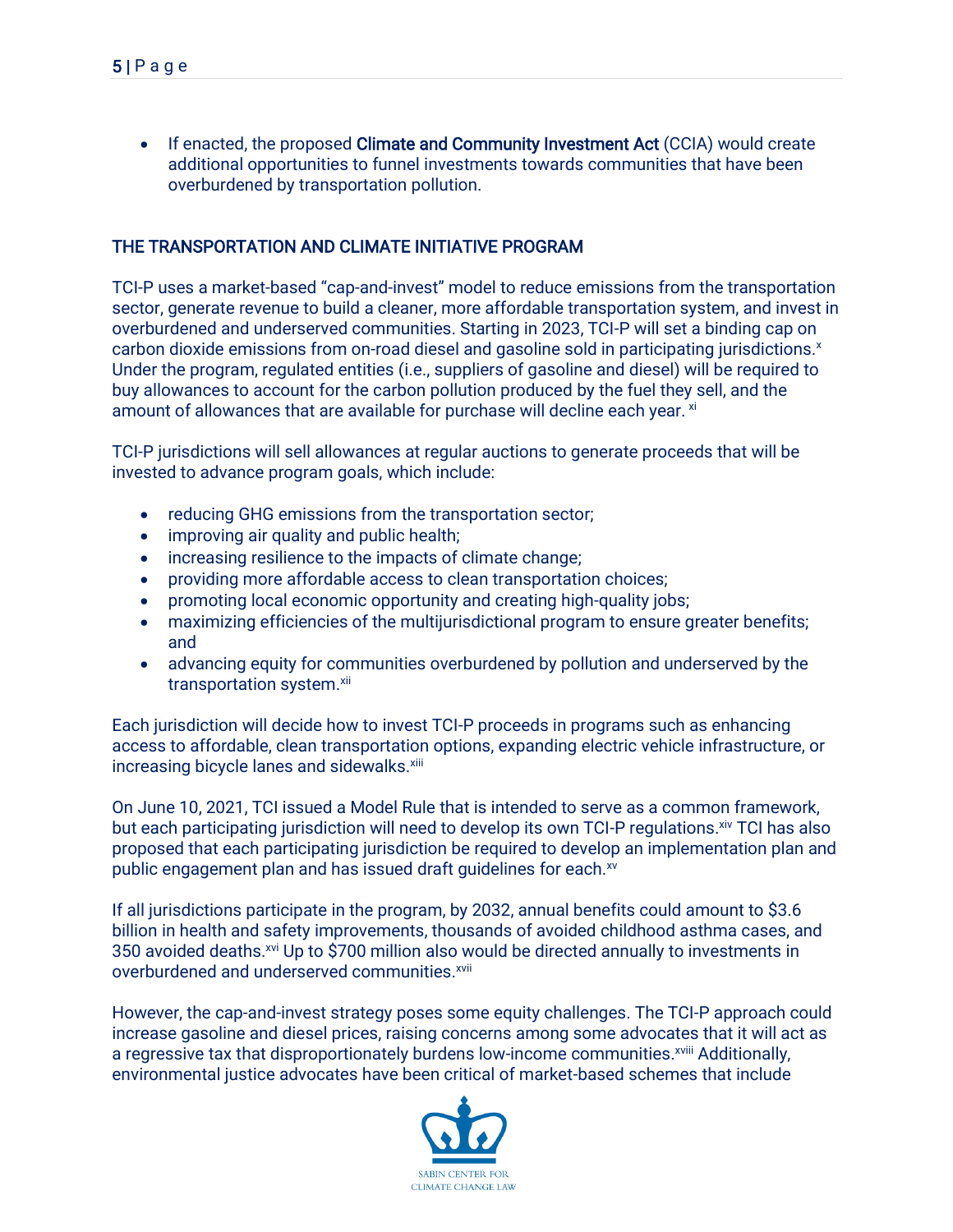offsets because they allow polluters to purchase carbon reductions achieved by non-regulated entities as a substitute for reducing their own emissions. Under the Model Rule, regulated entities can meet up to 3.3% of their compliance obligation by purchasing offsets. Xix Finally, experience with cap-and-trade programs suggests that a market-based model does not necessarily ensure direct emission reductions in communities that experience the highest levels of pollution.<sup>xx</sup>

Thus, it is important to note that TCI-P is not a cap-and-trade system, because there is no trading mechanism that allows regulated entities to buy allowances from each other, i.e., a regulated entity cannot meet its obligations by purchasing allowances from other regulated entities. And as discussed below, New York law provides other mechanisms to ensure that TCI-P is equitably implemented, which may further address equity concerns.

#### THE CLIMATE LEADERSHIP AND COMMUNITY PROTECTION ACT

This section outlines CLCPA provisions that can strengthen TCI-P equity measures, and vice versa.

#### A. "Disadvantaged Communities"

The CLCPA has several provisions designed to ensure that "disadvantaged communities," or DACs, benefit from the transition to a renewable energy economy.<sup>xxi</sup> The CLCPA created a Climate Justice Working Group (CJWG), comprised of state officials and community representatives, that is working to develop criteria to identify DACs.<sup>xxii</sup>

The TCI-P similarly prioritizes investments in "overburdened and underserved communities," meaning those communities that are "overburdened by air pollution, vulnerable to the impacts of a changing climate, underserved by the existing transportation system, and disproportionately impacted by the COVID-19 pandemic." xxiii TCI-P instructs each participating jurisdiction to create an Equity Advisory Body that will develop criteria for defining overburdened and underserved communities, and build on existing definitions where applicable.<sup>xxiv</sup>

If New York joins TCI-P, the Equity Advisory Body could consider relying on or drawing from the DAC criteria to identify overburdened and underserved communities. Harmonizing those definitions would position DACs to benefit from TCI-P, while integrating overburdened and underserved communities into the New York climate justice investment framework (discussed below) and allowing those communities to reap the fruits of CLCPA investments outside the transportation sector. Therefore, the DAC criteria should account for the impacts of transportation pollution and communities' access to transportation, and the New York Equity Advisory Body should draw on those criteria when identifying "overburdened and underserved communities."

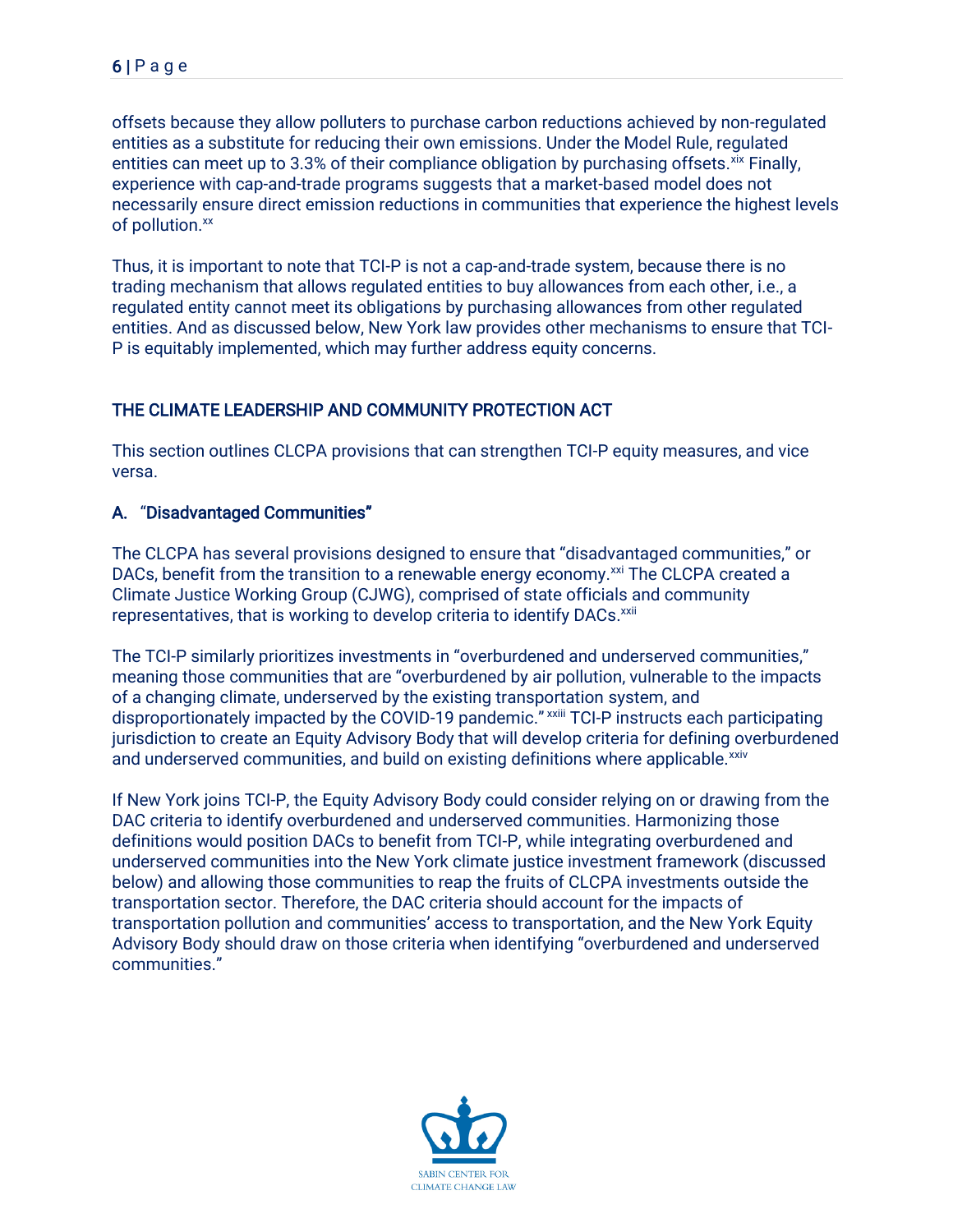## B. Investment Mandate

The CLCPA requires that DACs receive at least 35% of the benefits of clean energy and energy efficiency program spending in seven areas, including transportation.<sup>xxv</sup> The statute provides a goal that 40% of such benefits flow to DACs.<sup>xxvi</sup>

Environmental justice advocates such as NY Renews — a coalition that pushed for the CLCPA passage – have urged the state to direct a certain percentage of *funding* towards DACs, rather than a certain percentage of the *benefits* of funding.<sup>xxvii</sup> However, given the statutory language and approach, NY Renews has produced a non-exhaustive list of benefits that should qualify and put forth an investment rubric that would "ensure high and consistent standards for what qualifies as beneficial spending so that benefits will actually accrue" to DACs. *xxviii* Examples include health benefits, reductions in localized pollution, and economic gains related to job creation. xxix

Environmental justice advocates on the CJWG have raised concerns — such as ensuring that benefits are truly additive  $-$  that will likely be ongoing topics of discussion. $\frac{xx}{x}$  CJWG member Chris Coll, of the New York State Energy Research and Development Authority (NYSERDA), recently presented the state's proposal for operationalizing the CLCPA investment mandate, which included identifying and quantifying "benefits." During Phase 1 (through 2021), the state would start to track, and report identified benefits metrics (ex. jobs and training, participant bill savings, and energy savings) and establish a public-facing dashboard to track progress, beginning with the agencies and portfolios that have the most relevance according to the state, such as NYSERDA. During Phase 2 (2022 and beyond), the benefits framework would incorporate additional agencies and portfolios, and concentrate on meeting the 40% goal related to DACs by establishing a process for incorporating their feedback and priorities.

As discussed, the TCI-P requires that participating jurisdictions invest at least 35% of their proceeds "to ensure that overburdened and underserved communities benefit equitably from clean transportation projects and programs." Harmonizing this TCI-P requirement with the CLCPA investment mandate could strengthen both.

- Because the TCI-P language refers to 35% of *funding*, it is more straightforward than the CLCPA investment mandate that focuses on the *benefits* of funding. Therefore, at least with respect to transportation funding, the TCI-P required investment for overburdened and underserved communities could present an opportunity to create a funding stream that is more straightforward and easier to track than the CLCPA benefits framework that is currently under development.
- If the Equity Advisory Body were to rely on the DAC criteria to identify underserved and overburdened communities (as recommended above), the resulting overlap could more easily guarantee that clean transportation benefits actually accrue to DACs than would be the case under the benefits framework. If the two investment requirements were then coordinated, the result would be that at least 35% of state spending on clean transportation would be invested to ensure that the benefits are equitably enjoyed by DACs. Moreover, if the two funding streams were harmonized, underserved, and

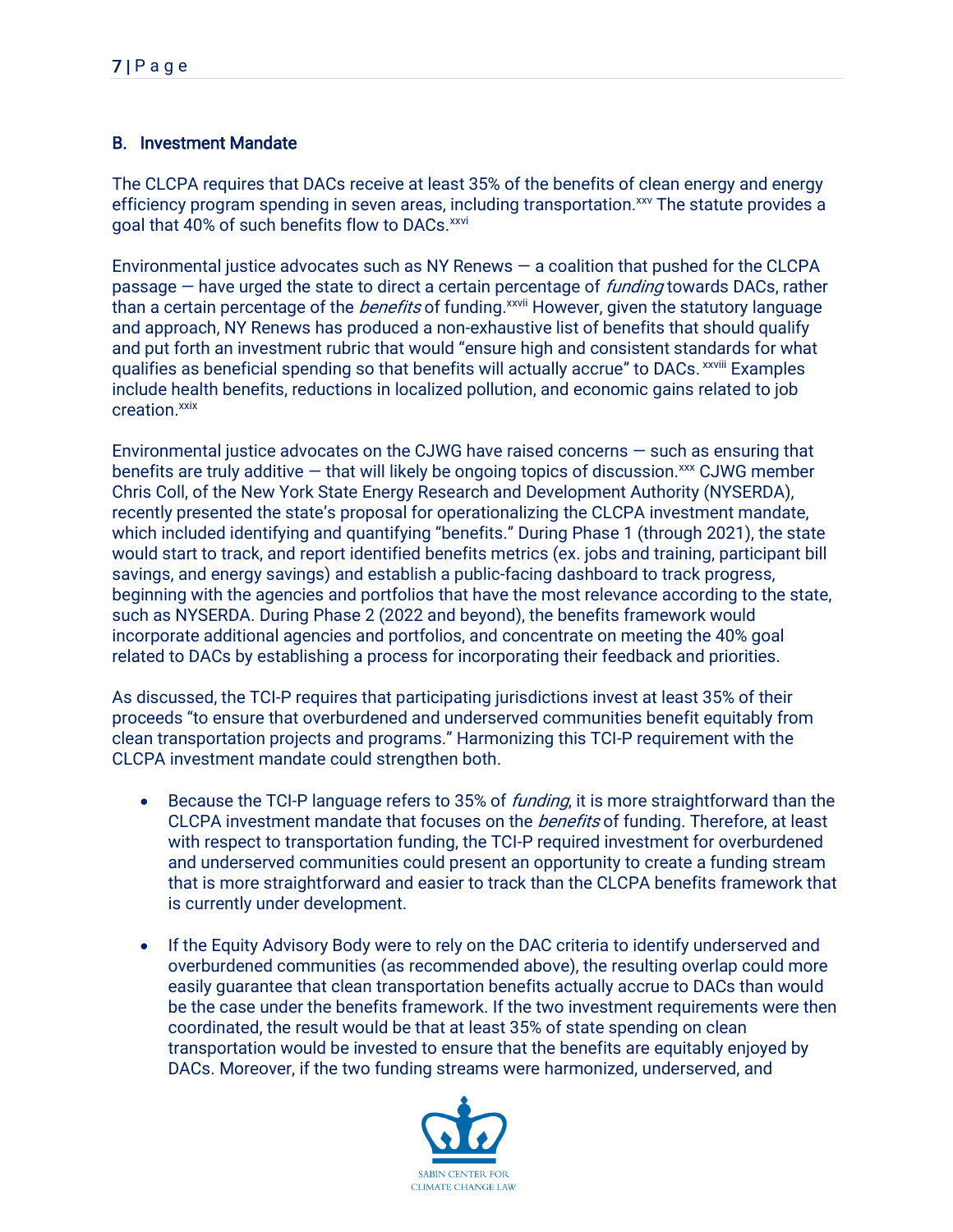overburdened communities would receive CLCPA investment mandate benefits in programs other than transportation.

Of course, the state could spend more than  $35%$  of relevant funding to ensure equity  $-$  under both TCI-P and the CLCPA, this figure is a floor, not a ceiling. xxxi

Further, the TCI-P requires the Equity Advisory Body to develop metrics to evaluate how investment proceeds benefit overburdened and underserved communities, and provides that each participating jurisdiction must annually review and report the impacts of its program, including with respect to equity.<sup>xxxii</sup> The draft public engagement guidelines would also require the state to maintain a public funding dashboard or report detailing where program proceeds are being spent.<sup>xxxiii</sup> The CLCPA does not impose the same type of tracking and reporting requirements, although, as mentioned above, the state has proposed creating a dashboard that would achieve this purpose.

Coordinating the CLCPA investment mandate with TCI-P dedicated funds for underserved and overburdened communities could provide additional accountability for the CLCPA investment mandate (at least as it relates to transportation). The Rhode Island 2021 Act on Climate requires the state to create a dashboard to track emissions reductions, which could act as a model for New York in tracking its equity-oriented investments.<sup>xxxiv</sup> New York also could look for guidance from a Washington State climate program proposal that by 2035 would require a program evaluation, and any adjustments needed to reduce greenhouse gas emissions and criteria pollutants<sup>xxxv</sup>; similarly, if the investment requirements are not being met, New York could require adjustments by a certain deadline, such as 2025.

It bears noting that accountability and community input are critical to ensuring the success of funding allocations, and California is instructive. California law requires that 25% of the California Greenhouse Gas Reduction Fund — the auction proceeds from its cap-and-trade  $program - be invested in projects that benefit DACS<sub>x</sub><sub>xxxvi</sub> At a recent CJWG meeting, advances$ from California warned that without proper community input and tracking, that funding has flowed to large corporations rather than community-based initiatives, and often has not resulted in meaningful benefits to DACs.<sup>xxxvii</sup> Indeed, NY Renews has argued that the New York CLCPA benefits framework should include "[b]enefits related to democratic participation, such as access to community-determined climate and clean energy planning and decision-making processes and accountability frameworks,"xxxviii underscoring the need to involve DACs in the decision-making process.

The TCI-P MOU recognizes the importance of representation, requiring that the Equity Advisory Body of each participating jurisdiction be comprised of diverse stakeholder groups, with a majority of its members representing overburdened and underserved communities.<sup>xxxix</sup> The draft model implementation plan also indicates that each participating jurisdiction will develop its own policy and programmatic decision-making processes to select projects for funding as well as identify and provide training for newly created jobs.<sup>xl</sup> New York could ensure that community participation is meaningful and accessible by compensating community representatives for their time, and by providing the Equity Advisory Body with funding to hire its own technical staff and consultants. New York could also consider creating subcommittees representing individual overburdened and underserved communities to contribute to decision-making processes —

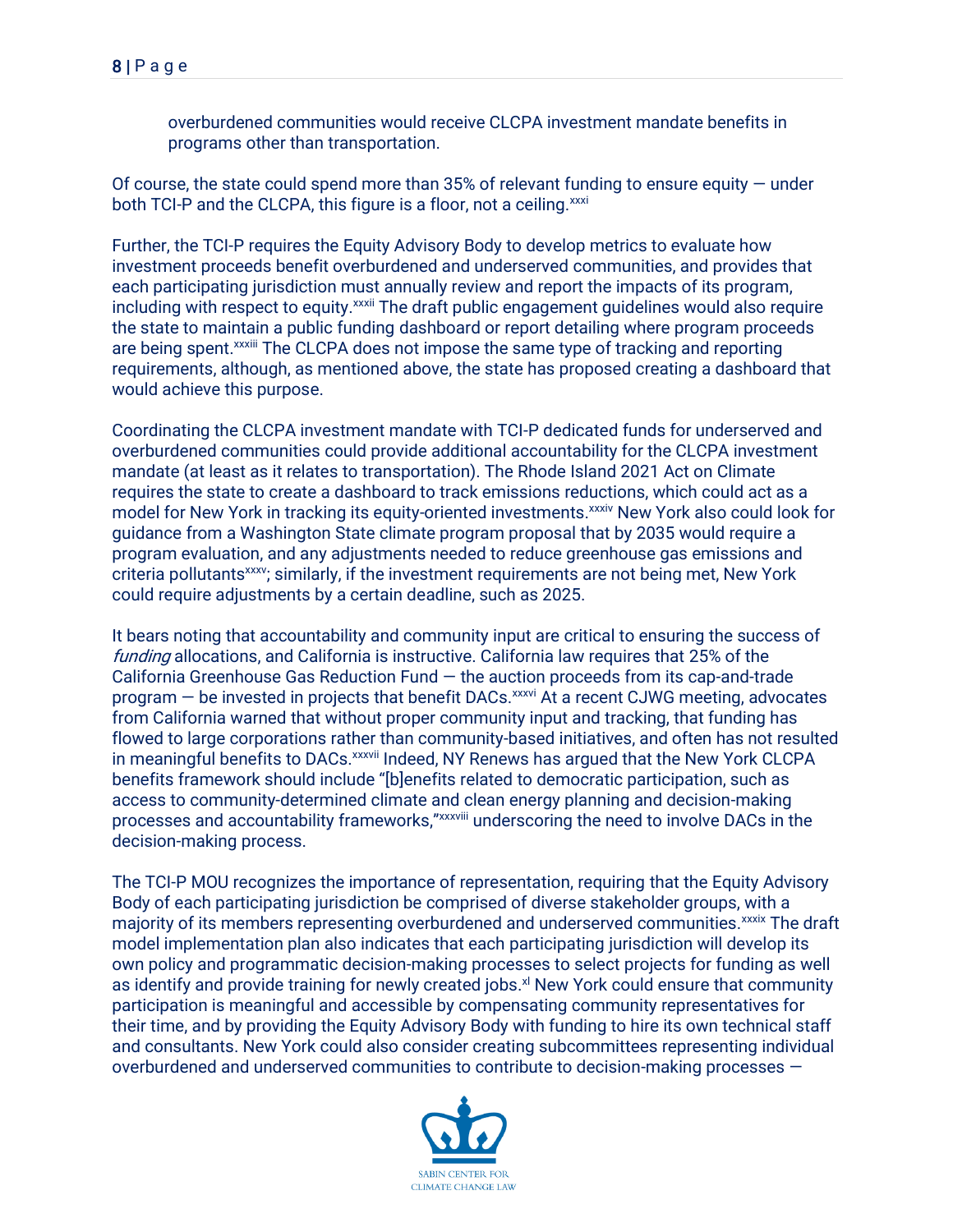these communities and their advocates have a critical role to play in ensuring that money allocated for DACs under the CLCPA, and for overburdened and underserved communities under the TCI-P, realizes its purpose.

# C. Community Air Monitoring

The CLCPA aims to reduce both GHG emissions and co-pollutants in DACs, and accordingly, establishes a community air-monitoring program.<sup>xli</sup> The CLCPA requires that before October 2022, the Department of Environmental Conservation (DEC), in consultation with the CJWG, must create community air monitoring systems in at least four communities with potentially high exposure to toxic air contaminants and air pollutants.<sup>xlii</sup> By June 2024, DEC must also develop a strategy to reduce emissions of toxic air contaminants and air pollutants in DACs that experience a high cumulative exposure burden.<sup>xliii</sup>

The TCI-P Model Rule provides much less detail than the CLCPA on air quality monitoring, simply stating that the impacts of TCI-P must be reviewed annually including with respect to equity and the results of air quality monitoring. XIIV The MOU similarly requires participating jurisdictions to work with communities and the Equity Advisory Body to "assess the equity impacts of the program on an ongoing basis, including by monitoring air quality in communities overburdened by air pollution."xlv If New York joins TCI-P, the state could rely on the CLCPA framework to obviate the need to develop a new air quality monitoring program. However, environmental justice advocates might leverage the opportunity provided by TCI-P rulemaking to push the state to take a more stringent approach than that required by the CLCPA, for example, requiring that the air quality in all overburdened and underserved communities be monitored rather than just the four stipulated by the CLCPA.

# ARTICLE 48

Article 48 of the Environmental Conservation Law is another legal avenue to advance environmental justice in New York.

Article 48 declares that all people have a right to fair treatment and meaningful involvement in the development and implementation of environmental policies.<sup>xlvi</sup> Article 48 defines environmental justice for all people regardless of race, color, religion, national origin or income, pointing to "the development, implementation and enforcement of" environmental laws, regulations and policies according to two key principles: fair treatment and meaningful involvement.<sup>xlvii</sup> If New York joins the TCI-P, these provisions could be harnessed to ensure that overburdened and underserved communities have a meaningful chance to provide input related to program implementation, including its rulemaking processes, and the development and implementation of its public engagement plan.

Additionally, Article 48 establishes a new body called the Environmental Justice Advisory Group (EJAG)xlviii that is primarily responsible for developing a model environmental justice policy for state agencies, but also has the power to comment on relevant rulemakings and hold hearings on issues related to its jurisdiction. xlix EJAG could harness that authority to advocate for measures that prevent TCI-P from acting as a regressive tax $\mathsf{l}$  – Article 48 provides that it is New

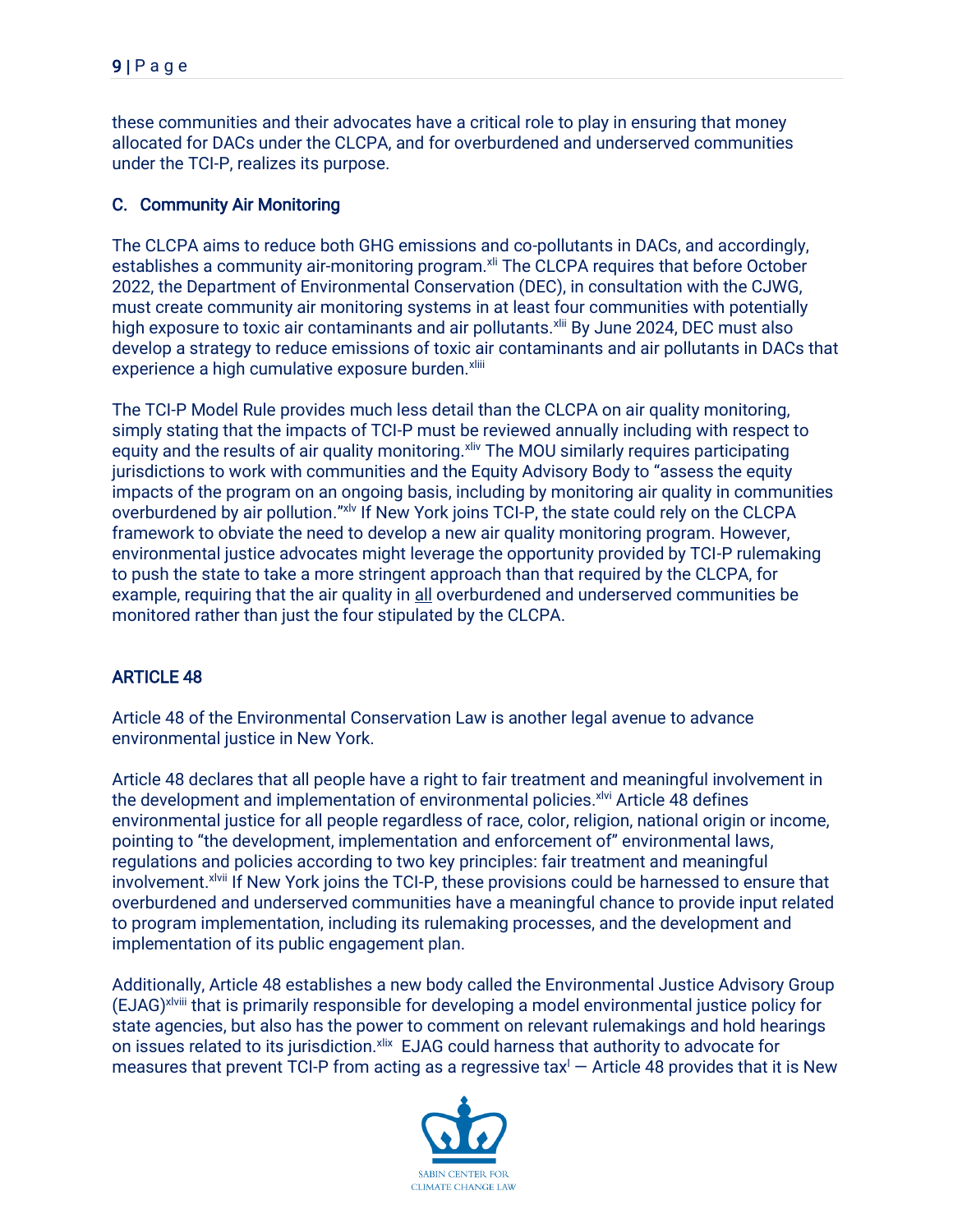York State policy "that no group of people, including racial, ethnic or socioeconomic group, should suffer from inequitable allocation of public resources or financial assistance for . . . pollution prevention,"ii and it could be argued that low-income New Yorkers who rely on their cars will suffer if TCI-P proceeds are not equitably allocated, through rebates or cash assistance, for example.

EJAG could also use its authority to advocate for equity safeguards when New York develops rules to implement TCI-P. For example, the Model Rule would allow regulated entities to bank unused allowances from year to year and meet up to 3.3% of their compliance obligation through offsets.<sup>Iii</sup> EJAG could advocate for prohibiting or further limiting the use of banking and offsets to ensure that emissions reductions are truly achieved in overburdened communities.<sup>[iii</sup>]

Finally, EJAG could use its platform to advance complementary policies to achieve additional emissions reductions in overburdened and underserved communities. The state has still not named the EJAG members, and because the EJAG is not yet constituted, advocates can provide input from these early stages.

#### THE CLIMATE AND COMMUNITY INVESTMENT ACT

If enacted, the CCIA would create additional mechanisms to further incorporate equity into TCI-P.<sup>Iiv</sup> CCIA would create a fee for GHGs and other air pollutants and require the state to invest the proceeds to meet CLCPA greenhouse gas reduction mandates.<sup>Iv</sup> The CCIA would provide additional opportunities to funnel clean transportation funds to overburdened communities.

For example, the CCIA would require DEC to develop a scoping plan to accelerate the reduction of air pollution from transportation, and mandate that 40% of any proceeds generated from efforts to address transportation emissions be invested in a manner that will benefit DACs (as defined under the CLCPA).<sup>Ivi</sup> If New York were to harmonize its TCI-P program with this investment mandate, it would allow advocates to push for at least 40% of proceeds from TCI-P to flow to DACs; as discussed prior, if the Equity Advisory Group relies on DAC criteria to identify those communities, the overlap also would benefit overburdened and underserved communities.

The CCIA also would establish a Climate Jobs and Infrastructure Program to promote school bus electrification and the development of associated charging infrastructure, with priority given to schools located in and serving DACs; subsidize transit fare reductions; and electrify port facilities, which tend to disproportionately impact communities of color.<sup>Ivii</sup> The CCIA would therefore provide additional opportunities to funnel investments to the communities that the TCI-P equity provisions seek to serve.

#### **CONCLUSION**

Should New York choose to join TCI-P, state law provides a number of ways to ensure that the program is implemented equitably, above and beyond the safeguards incorporated into the TCI-P itself.

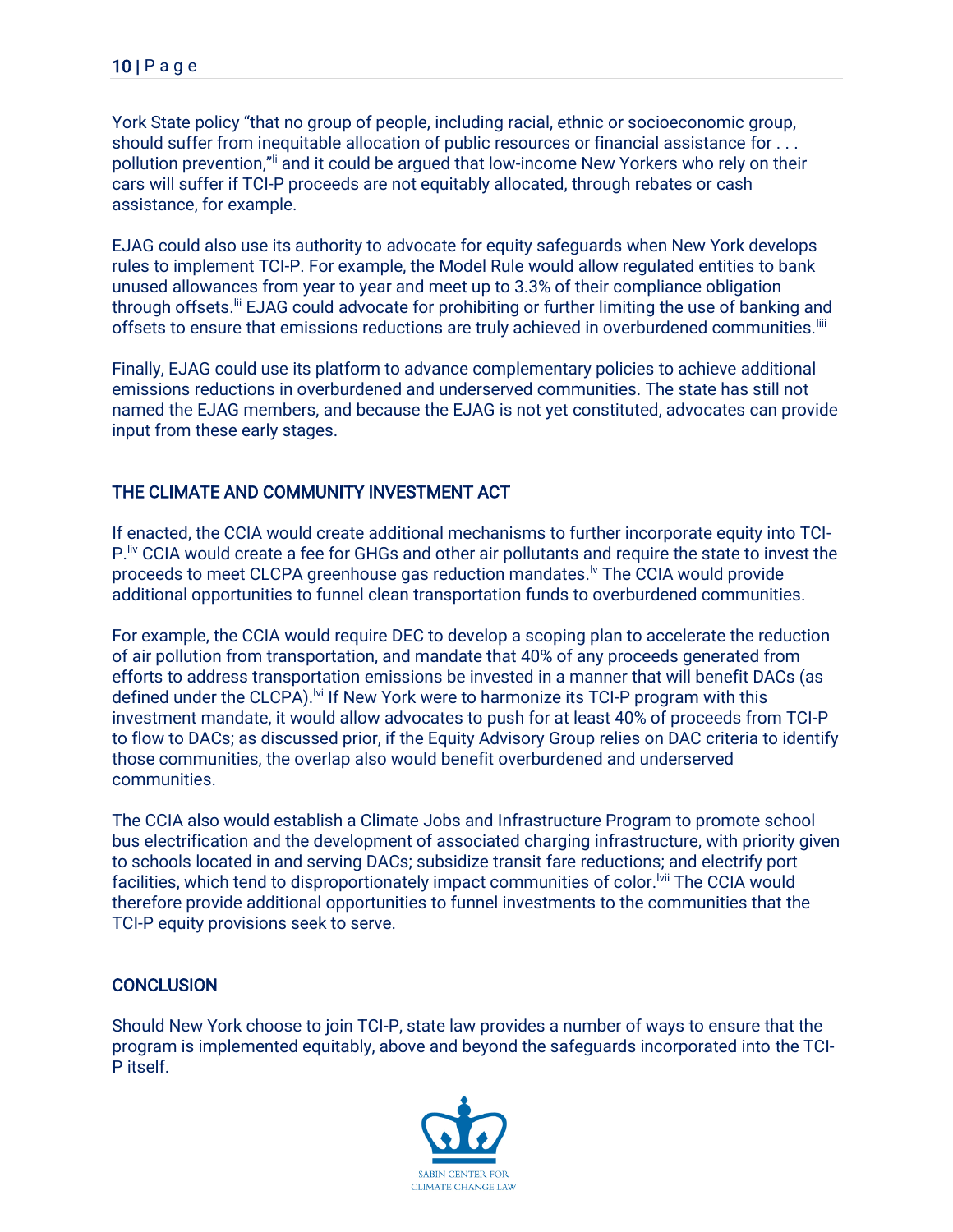- The CLCPA and TCI-P could strengthen each other's equity provisions in these ways:
	- o Using the DAC criteria to identify overburdened and underserved communities would ensure that those communities receive benefits under the CLCPA.
	- o Coordinating the CLCPA investment mandate and TCI-P equity investments would result in greater accountability for CLCPA funds.
	- o Supporting community air monitoring in overburdened and underserved communities throughout the state.
- Article 48 provides additional avenues for ensuring equity by:
	- o Requiring that all New Yorkers—which would include members of overburdened and underserved communities—have a meaningful opportunity to provide input on environmental policy.
	- o Allowing the EJAG to use its authority to ensure that TCI-P does not result in a regressive tax and achieves real emissions reductions in overburdened communities.
	- o Positioning the EJAG to advocate for **complementary measures** that further advance environmental justice.
- If enacted, the CCIA would create additional pathways for directing and funneling investments into overburdened communities.

In sum, advocates have several opportunities to push the state to ensure that New York's environmental justice goals are realized.

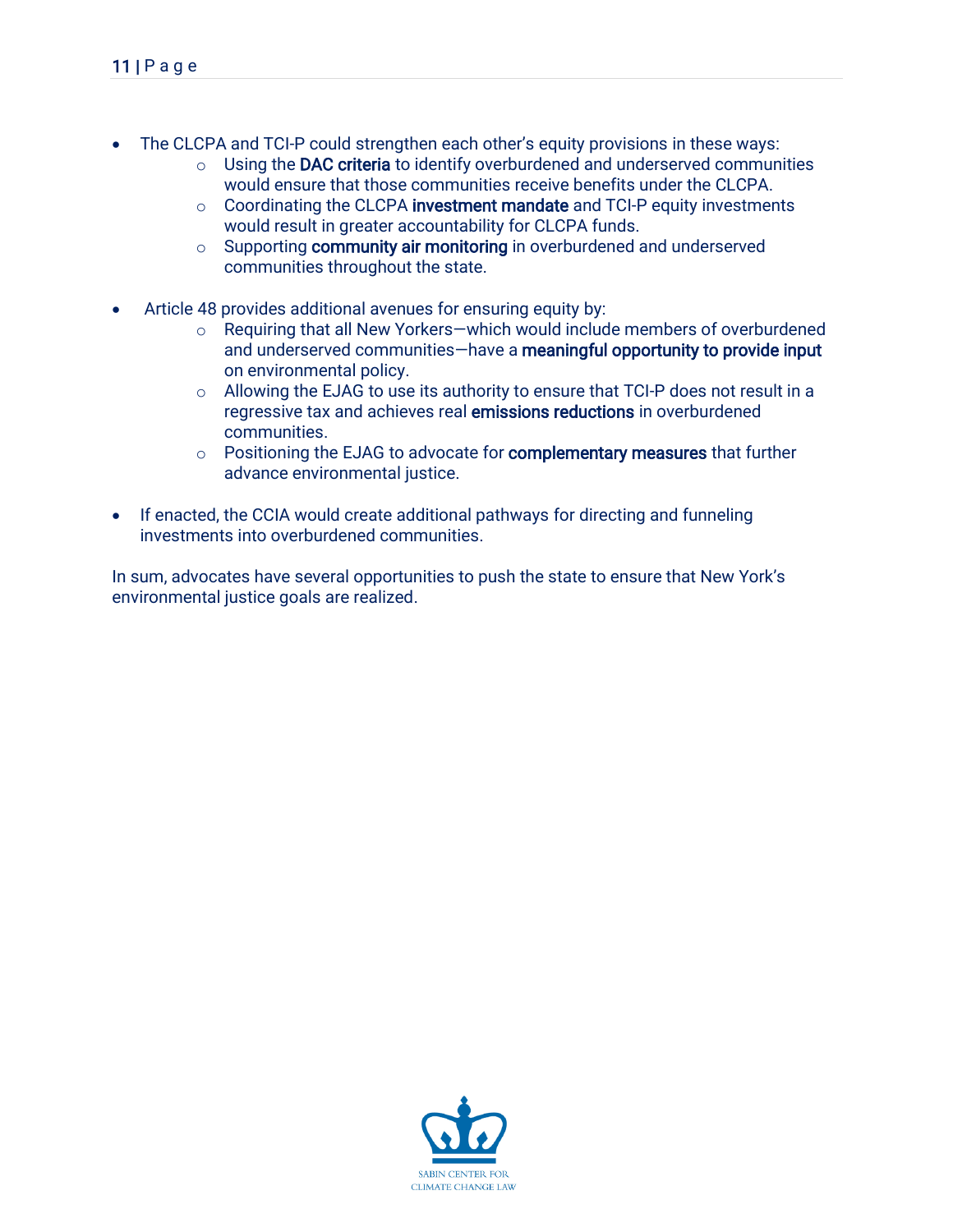# **ENDNOTES**

<sup>i</sup> Environmental Protection Agency, Greenhouse Gas Emissions, Https://Bit.Ly/3b4jkar (Visited May 4, 2021); New York Dep't Of Env. Conservation, Reducing Greenhouse Gas Emissions, Https://On.Ny.Gov/3nl3bsy (Visited May 4, 2021).

ii TRANSPORTATION, EQUITY, CLIMATE AND HEALTH PROJECT (TRECH) TRECH Project Research Update At 1 (Oct. 6, 2020), Available At Https://Bit.Ly/3xbn39f; Maria C. Pinto De Moura & David Reichmuth, Inequitable Exposure To Air Pollution From Vehicles In The Northeast And Mid-Atlantic, UNION OF CONCERNED SCIENTISTS (Jun. 21, 2019). See Also The Safer Affordable Fuel-Efficient (SAFE) Vehicles Rules, 85 Fed. Reg. 24174, 25259 (2020) (Discussing The Disproportionate Prevalence Of Low-Income Communities And Communities Of Color Near Mobile Sources Of Pollutants).

iii Letter To The Honorable Andrew M. Cuomo, NY For TCI (Nov. 23, 2020).

iv TCI-P Memorandum Of Understanding § 3(A) (Dec. 2020) [Hereinafter MOU] (Emphasis Added).

<sup>v</sup> MOU § 3(B) (Emphasis Added).

vi MOU § 3(D).

vii MOU § 3(C).

viii N.Y. ENVTL. CONSERV. § 75-0117.

ix N.Y. Envtl. Conserv. Law § 48-0101.

<sup>x</sup> TCI, ESTIMATING THE REGIONAL ENVIRONMENTAL, HEALTH, AND ECONOMIC BENEFITS AND COSTS OF THE TRANSPORTATION AND CLIMATE INITIATIVE PROGRAM 1-2 (March 2021), Available A[t Https://Www.Transportationandclimate.Org/Sites/Default/Files/TCI-P\\_Modeling-](https://www.transportationandclimate.org/sites/default/files/TCI-P_modeling-summary_12-21-2020.pdf)[Summary\\_12-21-2020.Pdf.](https://www.transportationandclimate.org/sites/default/files/TCI-P_modeling-summary_12-21-2020.pdf) 

xi An Allowance Refers To The Authorization To Emit One Metric Ton Of Carbon Dioxide Pollution From Transportation Fuel. TCI, WEBINAR ON PUBLIC PARTICIPATION, EQUITY COMMITMENTS, AND THE DRAFT MODEL RULE 35 (March 1, 2021), Https://Www.Transportationandclimate.Org/Sites/Default/Files/TCI-P-Updates-Webinar-March-2021.Pdf [Hereinafter Webinar].

xii MOU Preamble, § 3(A).

xiii Webinar At 36.

xiv TCI Draft Model Rule (Mar. 1, 2021), Available At Https://Bit.Ly/3xsvgmr; TCI Final Model Rule (June 10, 2021), Available At Https://Bit.Ly/3go2tb6 [Hereinafter Model Rule].

xv See TCI, Transportation & Climate Initiative Jurisdictions Release Finished Model Rule And Seek Additional Public Feedback On Plan To Cut Transportation Pollution (June 10, 2021), Https://Www.Transportationandclimate.Org/Tci-P-Updates-June-2021. The Public Can Comment On The Drafts Through August 13.

xvi TCI, Supra Note 10 At 1.

xvii Model Rule At 60.

xviii TCI, ESTIMATING THE REGIONAL ENVIRONMENTAL, HEALTH, AND ECONOMIC BENEFITS AND COSTS OF THE TRANSPORTATION AND CLIMATE INITIATIVE PROGRAM 5 (March 2021). The Program Is Designed To Ensure That The Costs Of Allowances Do Not Fall Too Low Or Rise Too High, And As A Result Gas Prices Are Not Expected To Increase Above \$0.09 Per Gallon In 2023, Which Falls Within The Range Of Historical Gas Price Variability. Id. However, Some Environmental Justice Groups Have Opposed TCI-P On The Ground That It Would Act As A Regressive Tax. See Major Environmental Group Urges NJ NOT To Join Weak Climate Pact, INSIDER NJ (Oct. 28, 2020).

xix Model Rule At 115.

xx See, E.G., Lara Cushing Et Al., Carbon Trading, Co-Pollutants, And Environmental Equity: Evidence From California's Cap-And-Trade Program, PLOS MED. (2018).

xxi Under The CLCPA, "[D]Isadvantaged Communities Shall Be Identified Based On Geographic, Public Health, Environmental Hazard, And Socioeconomic Criteria, Which Shall Include But Are Not Limited To: I. Areas Burdened By Cumulative Environmental Pollution And Other Hazards That Can Lead To Negative Public Health Effects; Ii. Areas With Concentrations Of People That Are Of Low Income, High Unemployment, High Rent Burden, Low Levels Of Home Ownership, Low Levels Of Educational Attainment, Or

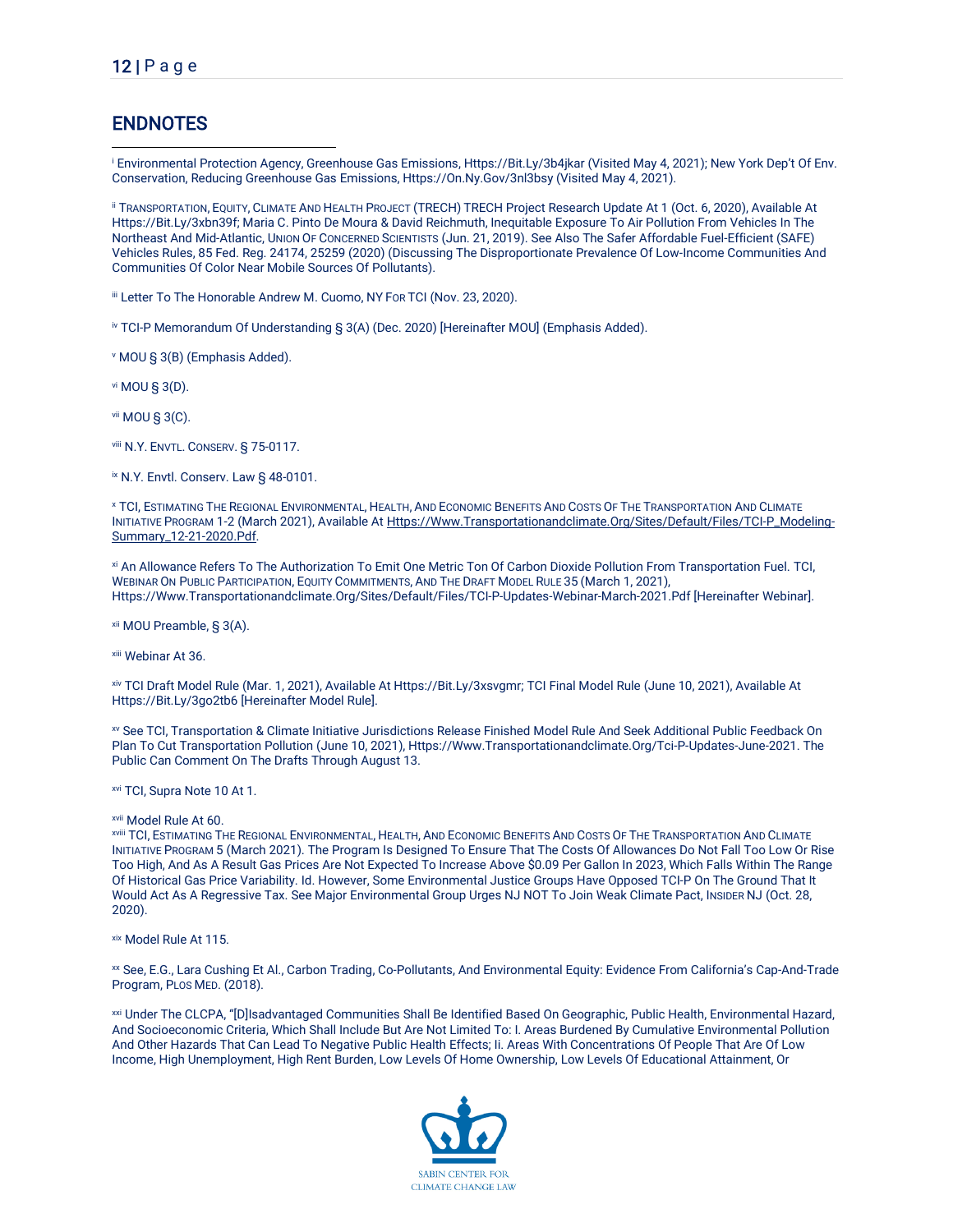Members Of Groups That Have Historically Experienced Discrimination On The Basis Of Race Or Ethnicity; And Iii. Areas Vulnerable To The Impacts Of Climate Change Such As Flooding, Storm Surges, And Urban Heat Island Effects." N.Y. ENVTL. CONSERV. LAW § 75-0111(1)(C).

xxii N.Y. ENVTL. CONSERV. LAW § 75-0111(1)(B); Power Point Of Climate Justice Working Group Meeting, July 27, Available At [Https://On.Ny.Gov/3sdpzk8.](https://on.ny.gov/3sDpzK8)

xxiii MOU § 3(A).

xxiv MOU § 3(B)(1).

xxv N.Y. ENVTL. CONSERV. § 75-0117.

xxvi Id. Some Advocates Have Argued That The Mandate Should Be Interpreted To Apply To Programs Outside The Energy Sector, And The State Has Agreed To Consider This View. See Video Of Climate Justice Working Group Meeting, May 12, 2021, Available At [Https://Bit.Ly/2revcvj.](https://bit.ly/2REVCvj)

xxvii See Hillary Aidun, Julia Li & Antonia Pereira, THE CLIMATE LEADERSHIP AND COMMUNITY PROTECTION ACT'S ENVIRONMENTAL JUSTICE PROMISE 3-4 (Apr. 2 2021), Available At [Https://Bit.Ly/3nxygjt.](https://bit.ly/3nxyGJT)

xxviii See Letter To Governor Cuomo From The NY Renews Coalition, Recommendations On Compliance With The Disadvantaged Community Investment Mandate (Feb. 2020) At 3-4, Available At Https://Bit.Ly/3tigu3g [Hereinafter "NY Renews Letter"].

xxix Id. In Commenting On New York's Effort To Incorporate The Investment Mandate Into Its Clean Energy Standard, NY Renews Also Highlighted The Need To Ensure That Dacs Reap The Benefits Of Job Creation. Final Comments Of NY Renews, Proceeding On Motion Of The Commission To Implement A Large-Scale Renewable Program And A Clean Energy Standard, Case No. 15-E-0302 At 2-3 (Aug. 31, 2020).

xxx See Video Of Climate Justice Working Group Meeting, May 12, 2021, Available A[t Https://Bit.Ly/2revcvj.](https://bit.ly/2REVCvj)

xxxi Representatives From TCI-P Emphasized During A June 10, 2021 Webinar That Participating Jurisdictions May Exceed The 35% Floor. The Recording Is Available A[t Https://Www.Transportationandclimate.Org/Tci-P-Updates-June-2021.](https://www.transportationandclimate.org/tci-p-updates-june-2021) 

xxxii MOU § 3(B)(3), C.

xxxiii TCI Draft Framework For Public Engagement (June 10, 2021) At 1, Available At Https://Bit.Ly/3grrqhg. xxxiv RI ST§ 42-6.2-3.

xxxv See Sen. 5126 § 4 (WA Reg. Sess. 2021).

xxxvi S.B. 535, 2011-2012 Leg., Reg. Sess. (Cal. 2012).

xxxvii See Video Of Climate Justice Working Group Meeting, March 12, 2021, Available A[t Https://Bit.Ly/3u6zeur.](https://bit.ly/3u6ZEur)

xxxviii NY Renews Letter At 4. xxxix MOU § 3(B).

xl Draft TCI-P Model Implementation Plan (June 10, 2021) At 4, Available At Https://Bit.Ly/2RGWM9u [Hereinafter Draft Model Implementation Plan].

xli See N.Y. Envtl. Conserv. Law §§ 75-0111(1)(B), 75-0103(14)(D).

xlii Id. § 75-0115(2)(B) & (C).

xliii Id. § 75-0115(3). A Proposed Bill Would Build On The CLCPA By Requiring DEC To Set Air Quality Standards For Seven Toxic Air Pollutants. See Sen. 4371B, Reg. Sess. (NY 2021).

xliv Model Rule At 45.

xlv MOU § 3(C).

xlvi N.Y. Envtl. Conserv. Law § 48-0101.